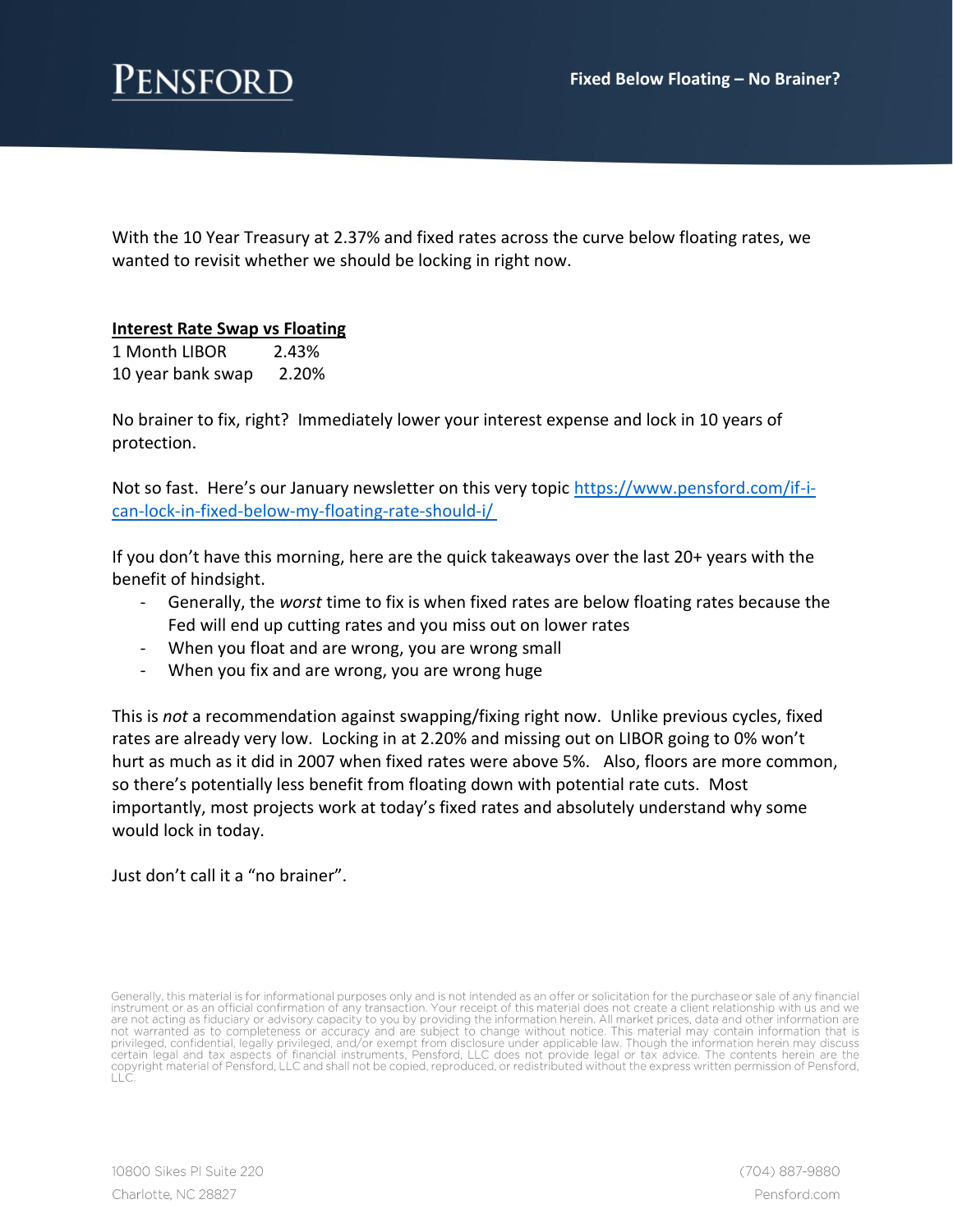PS - if you think the 10 year swap rate is 2.32% right now and not 2.20% like I quoted above, it's because you are probably looking at CMBS swap rates and not bank swap rates. Here's our white paper on that topic<https://www.pensford.com/resources/bank-swaps-vs-cmbs-swaps/>

Just as importantly, our home page on pensford.com has a bank swap and a CMBS swap calculator.

| Caps         | Swaps                    | Floating Treasurys | <b>FOMC</b> | Graphs  |
|--------------|--------------------------|--------------------|-------------|---------|
| <b>Swaps</b> | Bank<br><b>CMBS</b>      |                    |             |         |
| <b>TERM</b>  |                          | LAST               |             | CHANGE  |
| 2 year       |                          | 2.070%             |             | $-0.05$ |
| 3 year       |                          | 1.989%             |             | $-0.07$ |
| 5 year       |                          | 2.014%             |             | $-0.06$ |
| 7 year       |                          | 2.096%             |             | $-0.06$ |
| 10 year      |                          | 2.204%             |             | $-0.05$ |
|              |                          |                    |             |         |
| Caps         | Floating<br><b>Swaps</b> | Treasurys          | <b>FOMC</b> | Graphs  |
| <b>Swaps</b> | CMBS<br>Bank             |                    |             |         |
| <b>TERM</b>  |                          | LAST               |             | CHANGE  |
| 2 year       |                          | 2.225%             |             | $-0.05$ |
| 3 year       |                          | 2.146%             |             | $-0.07$ |
| 5 year       |                          | 2.157%             |             | $-0.06$ |
| 7 year       |                          | 2.220%             |             | $-0.06$ |